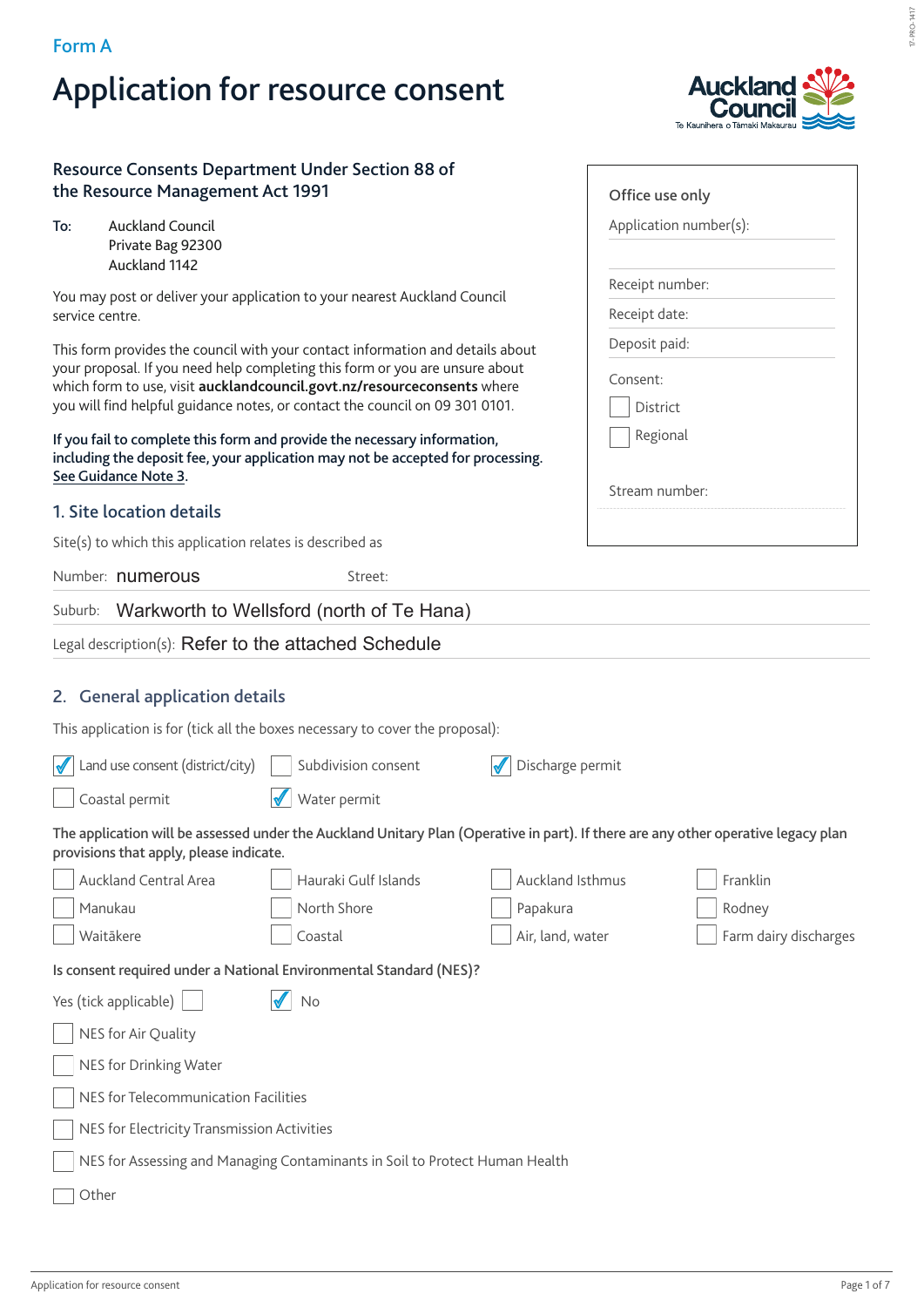### **3. Additional resource consents required**

### **3.1 Are any additional resource consent(s) required for this proposal but not being applied for under this application?**

No Yes (give details)

Consents for soil disturbance under the National Environmental Standards for Assessing and Managing Contaminants in Soil to Protect Human Health (NES Soil); activities relating to electricity transmission under the National Environmental Standards for Electricity Transmission Activities (NESETA); forestry removal under the National Environments Standards for Plantation Forestry (NESPF); water takes (e.g. for dust management); consents or consent variations required to modify covenants relating to the removal of vegetation; and wastewater discharges from site office facilities

#### **3.2 Advise of any existing consents and the date at which they expire.**

Provide consent numbers and an assessment of the value of the investment of the existing consent holder (for the purposes of section 104(2A)).

N/A

### **4. Applicant's details (all invoices will be made out to and sent to the applicant unless otherwise stated in section 6):**

#### **4.1 Applicant's full name**

The name of the consent holder who will be responsible for the consent and any associated costs unless otherwise stated in section 6.

| Last name: | First name(s): |
|------------|----------------|
| Last name: | First name(s): |

#### **or**

Company/trust/organisation: New Zealand Transport Agency (NZTA)

Contact person/all trustee names:

### Belinda Petersen

### Physical address: Level 5, AMP building, 29 Customs Street West, Auckland

| Postcode: 1010                                                                                                      |                         |
|---------------------------------------------------------------------------------------------------------------------|-------------------------|
| Postal address (if different from above):                                                                           |                         |
|                                                                                                                     |                         |
| Postcode:                                                                                                           |                         |
| Phone (day): (09) 928 8823                                                                                          | 027 406 2047<br>Mobile: |
| belinda.petersen@nzta.govt.nz<br>Email:                                                                             |                         |
| The applicant is the:                                                                                               |                         |
| occupier<br>owner                                                                                                   | leasee                  |
| prospective purchaser (of the site to which the application relates)                                                | other (please specify)  |
| <b>NZTA</b>                                                                                                         |                         |
| 4.2 Name and address of each owner and occupier of land to which the application relates (if different from above): |                         |
| Please refer to the attached Schedule<br>Name:                                                                      |                         |
| Address:                                                                                                            |                         |
|                                                                                                                     |                         |
| Postcode:                                                                                                           |                         |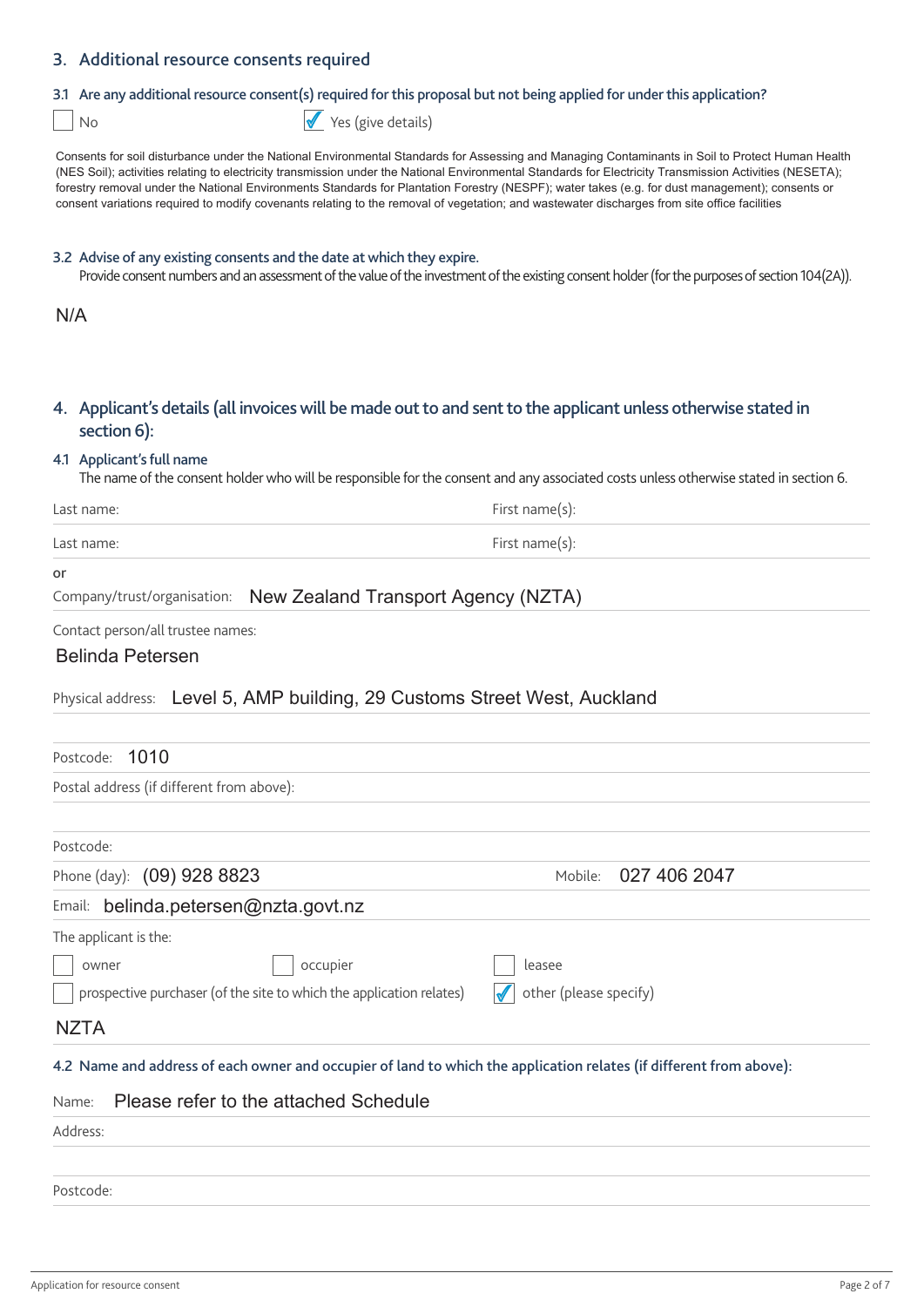### **5. Agent's or consultant's details.**

**All correspondence will be sent to the agent and may also be sent to the applicant unless otherwise stated in section 6.**

|                                                  | Company: Jacobs / GHD (Joint Venture)                                      |                          |  |
|--------------------------------------------------|----------------------------------------------------------------------------|--------------------------|--|
| <b>Karyn Sinclair</b><br>Contact:                |                                                                            |                          |  |
|                                                  | Postal address: Jacobs, Level 2, 12-16 Nicholls Lane, Carlaw Park, Parnell |                          |  |
| Postcode: 1010                                   |                                                                            |                          |  |
| Phone (day):                                     |                                                                            | Mobile: 021 814 463      |  |
| Email: karyn.sinclair@jacobs.com                 |                                                                            |                          |  |
| Preferred contact:                               | email $\sqrt{\phantom{a}}$<br>phone $\sqrt{\phantom{a}}$                   |                          |  |
|                                                  | 6. Alternative addresses for correspondence and payee of invoices          |                          |  |
| All correspondence (excluding invoices) sent to: |                                                                            |                          |  |
| $\sqrt{\phantom{a}}$ applicant                   | agent/consultant                                                           | other (name and address) |  |
| Name:                                            |                                                                            |                          |  |
| Address:                                         |                                                                            |                          |  |
| Postcode:                                        |                                                                            |                          |  |
| All invoices made out to and sent to:            |                                                                            |                          |  |
| $\sqrt{\phantom{a}}$ applicant                   | agent/consultant                                                           | other (name and address) |  |
| Name:                                            |                                                                            |                          |  |
| Address:                                         |                                                                            |                          |  |
| Postcode:                                        |                                                                            |                          |  |

### **7. Description of proposed activity (if insufficient space, please provide on additional pages)**

The proposed work is the construction, operation and maintenance (and associated activities) of a new State Highway between Warkworth and north of Te Hana of described in Section 4 of the AEE and in summary includes:

a) A new State Highway including three interchanges; Warkworth Interchange; Wellsford Interchange; and Te Hana Interchange

b) Twin bore tunnels under Kraack Road in the Dome Valley area

c) A series of cut and fills

d) Changes to local roads

e) Associated works including bridges, viaducts, embankments, culverts, stormwater management systems, soil disposal sites, signage, lighting at interchanges, landscaping, realignment of access points to local roads, and maintenance facilities

f) Construction activities, including construction compounds, borrow sites, lay down areas and establishment of construction access and haul roads

### **8. Other activities**

Choose either:

 $\top$  there are no other activities that are part of the proposal to which this application relates

 $\sqrt{\phantom{a}}$  the other activities that are part of the proposal to which the application relates are as follows: (Describe the other activities. For any activities that are permitted activities, explain how the activity complies with the requirements, conditions, and permissions of any Plan or regulation so that a resource consent is not required for that activity under section 87A(1) of the RMA).

A list of permitted activities associated with the Project are included in Appendix A of the AEE. Additional approvals for the Project may be required and will be obtained prior to construction as described in section 3 of this application form.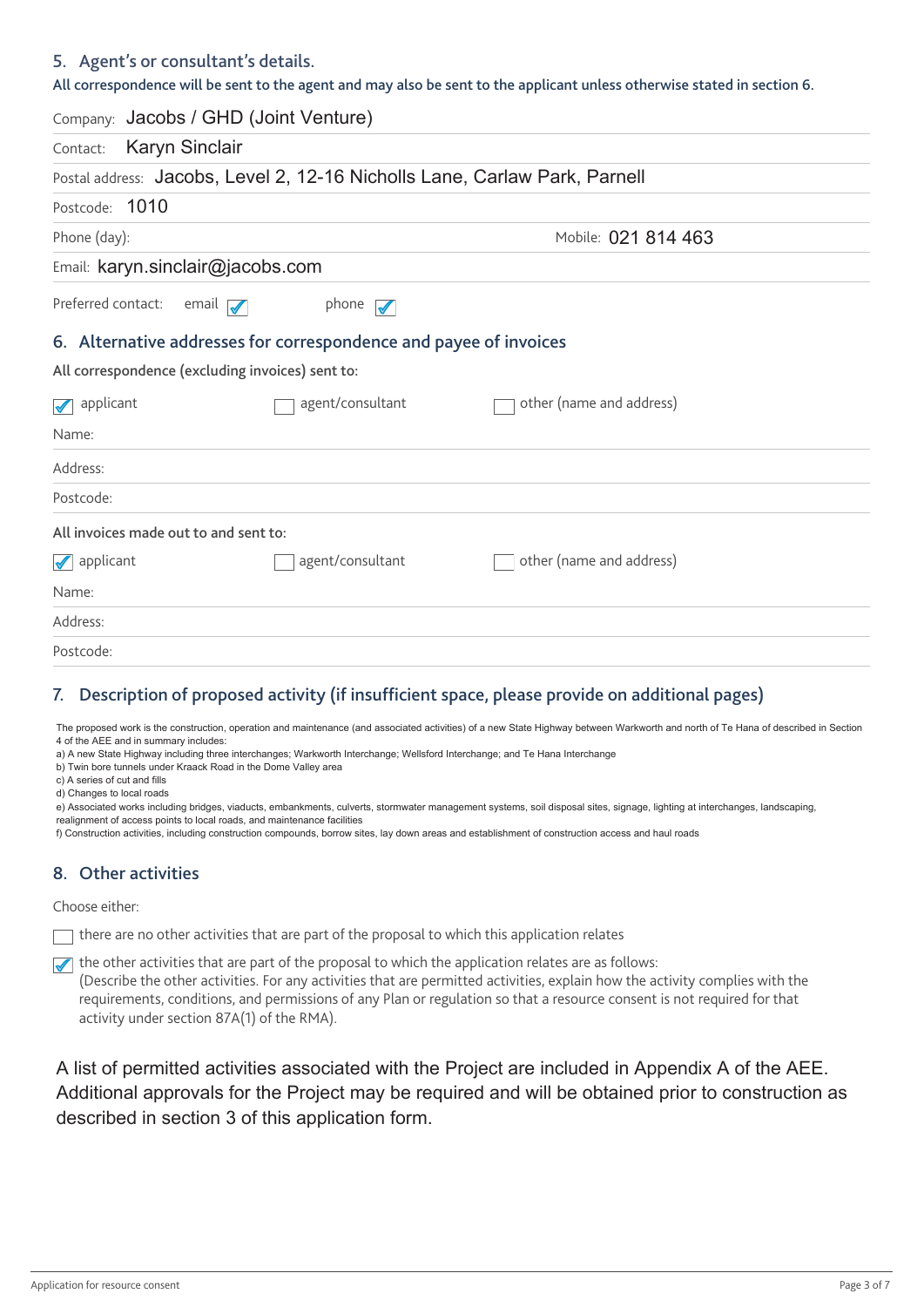### **9. Pre-application information**

|                                      | Have you had a pre-application meeting with the council regarding this proposal? |                                                                                                                                                                                                                                                                               |
|--------------------------------------|----------------------------------------------------------------------------------|-------------------------------------------------------------------------------------------------------------------------------------------------------------------------------------------------------------------------------------------------------------------------------|
| $\sqrt{ }$ Yes                       | No                                                                               | Copy of meeting record attached                                                                                                                                                                                                                                               |
| Date of meeting: Various             |                                                                                  |                                                                                                                                                                                                                                                                               |
|                                      |                                                                                  | If 'yes', provide the pre-application meeting reference number and/or name of staff member:                                                                                                                                                                                   |
|                                      |                                                                                  | Paul Ventor/Blair Masefield - Application Number: PRR00027577                                                                                                                                                                                                                 |
| 10. Site visit requirements          |                                                                                  | 10.1 Is there a locked gate, security system or dog(s) restricting access to the site by council staff?                                                                                                                                                                       |
| $\sqrt{ }$ Yes                       | No                                                                               |                                                                                                                                                                                                                                                                               |
|                                      | organic farm, measures to inhibit the transfer of Psa-V etc.                     | 10.2 Provide details of any entry restrictions or hazards that council staff should be aware of, e.g. health and safety,                                                                                                                                                      |
|                                      |                                                                                  | Some sites may not be accessible due to geographic constraints or landowner requirements. The Transport<br>Agency does not own all of the sites and any site visits must comply with NZTA's Health and Safety requirements.                                                   |
| 11. Notification of your application | Are you requesting that the application be publicly notified?                    |                                                                                                                                                                                                                                                                               |
| $\sqrt{ }$ Yes                       | No                                                                               |                                                                                                                                                                                                                                                                               |
|                                      |                                                                                  | If 'yes', please provide an executive summary below and an electronic version of your application for notification purposes.<br>Please refer to the Standards for submitting documents electronically found at the council's website aucklandcouncil.govt.nz/resourceconsents |
|                                      |                                                                                  | An application summary document will be provided for notification.                                                                                                                                                                                                            |
|                                      |                                                                                  | 12. Mana Whenua cultural values assessment and the Auckland Unitary Plan (Operative in part) (AUP(OP))                                                                                                                                                                        |
|                                      |                                                                                  | 12.1 Is your proposal located within a "Site and Place of Significance to Mana Whenua" as identified in the AUP(OP)                                                                                                                                                           |
| Yes                                  | $No \nightharpoondown$                                                           |                                                                                                                                                                                                                                                                               |
|                                      | ancestral land, water, sites, waahi tapu and other taonga)?                      | 12.2 Is your proposal an activity that has the potential to generate effects on Mana Whenua and their relationship with their                                                                                                                                                 |
| Yes $\sqrt{\phantom{a}}$             | <b>No</b>                                                                        |                                                                                                                                                                                                                                                                               |
| affected by your proposal?           |                                                                                  | 12.3 If 'yes' to 12.1 or 12.2, have you contacted all the relevant Mana Whenua groups to establish whether their values are                                                                                                                                                   |
| Yes $\sqrt{ }$                       | No.                                                                              |                                                                                                                                                                                                                                                                               |
|                                      |                                                                                  | 12.4 If 'yes', please provide details with your application of all Mana Whenua groups contacted and their responses.                                                                                                                                                          |
| this information is obtained.        |                                                                                  | Please note that providing this information with the lodgement of your application will assist in processing your application<br>in a timely manner. If you have not provided the relevant information your application may need to be placed on hold while                   |
|                                      |                                                                                  | In any case, please note that the council can assist you in determining which Mana Whenua groups should be approached.<br>For more information refer to the "Engaging with Mana Whenua" page at aucklandcouncil.govt.nz                                                       |

Please refer to section 8.3 of the AEE for details on Mana Whenua engagement.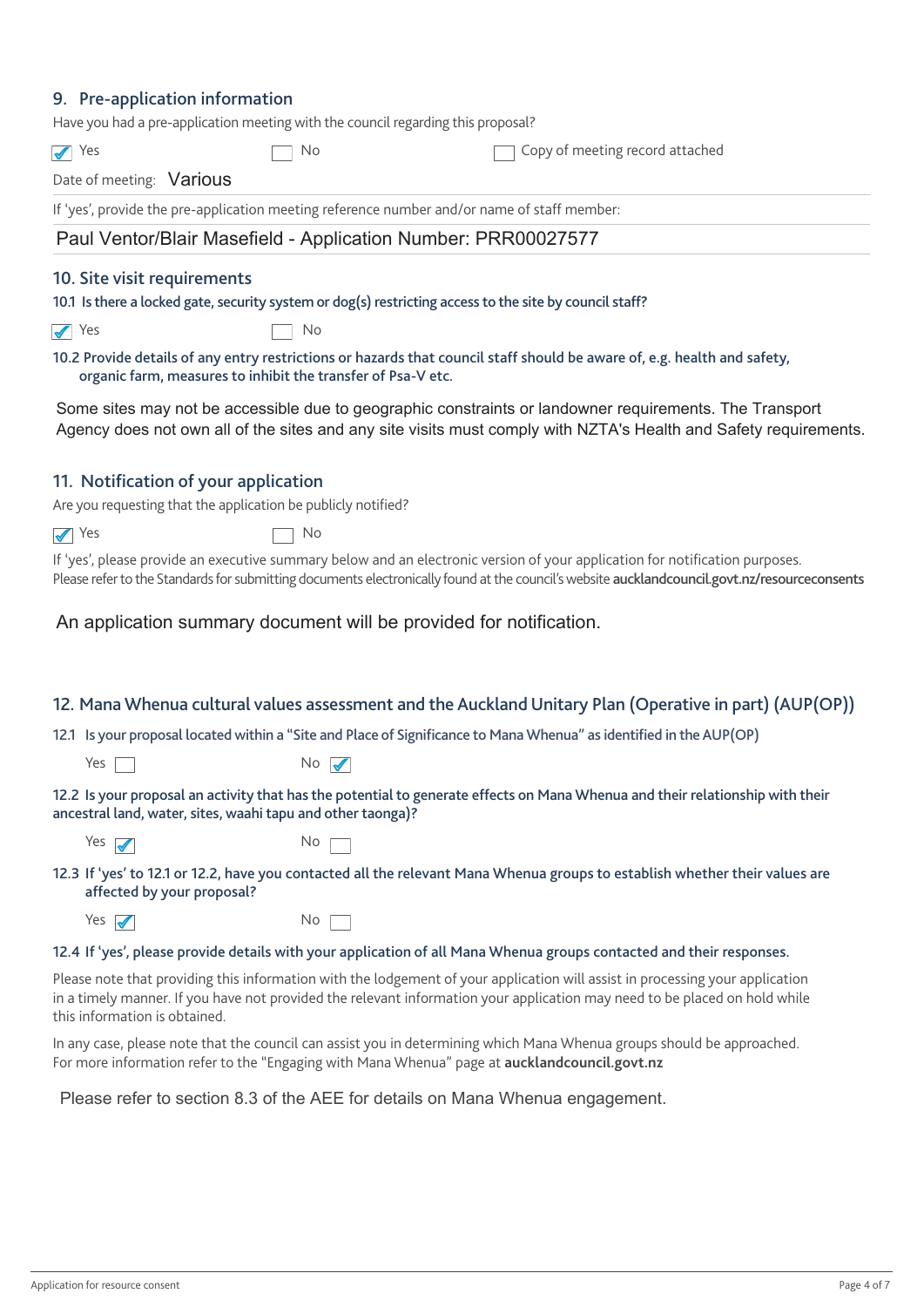### **13. Information to be submitted with your application**

| To satisfy the requirements of section 88(2) and Schedule 4 of the Resource Management Act 1991 (RMA),<br>please attach the following information to your application:                                                                                                                                                                                                                                                                                                                                                                   |                                                                               | Accept/Reject |  |  |
|------------------------------------------------------------------------------------------------------------------------------------------------------------------------------------------------------------------------------------------------------------------------------------------------------------------------------------------------------------------------------------------------------------------------------------------------------------------------------------------------------------------------------------------|-------------------------------------------------------------------------------|---------------|--|--|
| two copies (including one unbound) of all information, including application form and plans, for all applications. Refer to<br>Guidance note 2 for guidance on the preparation of plans                                                                                                                                                                                                                                                                                                                                                  |                                                                               |               |  |  |
| application deposit fee - refer to the council's fees and charges schedule. Indicate method of payment below:<br>$\blacktriangledown$                                                                                                                                                                                                                                                                                                                                                                                                    |                                                                               |               |  |  |
| credit card<br>cheque attached<br>amount paid \$                                                                                                                                                                                                                                                                                                                                                                                                                                                                                         | customer account<br>$\blacktriangledown$<br>customer acc/number: WBS 60039540 |               |  |  |
| Certificate(s) of Title less than three months old for the site to which this application relates. Attach the title and<br>$\blacklozenge$<br>any consent notices, covenants, easements attached to the title if relevant or affected by the proposed activity                                                                                                                                                                                                                                                                           |                                                                               |               |  |  |
| locality plan or aerial photo. Indicate the location of the site in relation to the street and other landmarks. Show the<br>street number of the subject site and those of adjoining sites                                                                                                                                                                                                                                                                                                                                               |                                                                               |               |  |  |
| optional: detail(s) of the resource consent(s) being applied for including reference to specific rule(s) and reasons<br>for consent                                                                                                                                                                                                                                                                                                                                                                                                      |                                                                               |               |  |  |
| an assessment of effects on the environment in accordance with Schedule 4 of the RMA at a level of detail that<br>$\blacklozenge$<br>corresponds with the scale and significance of the effects that the proposed activity may have on the environment.<br>This may require one or more technical specialist reports. Include a full description of the proposed activity, the<br>effects that may be generated and how these would be managed. For more information refer to Schedule 4 of<br>the RMA and the council's Guidance note 1 |                                                                               |               |  |  |
| an assessment against the matters in Part 2 of the RMA. This may be included in your AEE or in a separate<br>$\blacktriangledown$<br>document. For more information refer to Schedule 4 of the RMA and the council's guidance note 1                                                                                                                                                                                                                                                                                                     |                                                                               |               |  |  |
| an assessment against any relevant provisions of a statutory document (e.g. district and regional plans, the AUP(OP),<br>$\blacktriangledown$<br>National Policy Statements etc.). This may be included in your AEE or in a separate document. For more<br>information refer to Schedule 4 of the RMA and the council's guidance note 1                                                                                                                                                                                                  |                                                                               |               |  |  |
| include other information required by the relevant section of the AUP(OP) and legacy district plan and regional plans,<br>$\overline{\mathscr{V}}$<br>the RMA or any regulations made under that act                                                                                                                                                                                                                                                                                                                                     |                                                                               |               |  |  |
| include details (name, postal and site address) of consultation undertaken (including with iwi) and any responses<br>$\blacktriangledown$<br>from persons consulted. For more information refer to Schedule 4 of the RMA and guidance note 1                                                                                                                                                                                                                                                                                             |                                                                               |               |  |  |
| a completed checklist where relevant to your application.                                                                                                                                                                                                                                                                                                                                                                                                                                                                                |                                                                               |               |  |  |
| 14. Additional information – for regional consents or permits only under AUP (OP) and legacy operative regional plans<br>14.1 Map reference of proposed works:                                                                                                                                                                                                                                                                                                                                                                           | mE 1734541.8782 & 1746565.9378 mN 5989461.1638 & 5968530.0813                 |               |  |  |
| Use New Zealand Transverse Mercator (NZTM), e.g. 1756730mE 5919740mN.                                                                                                                                                                                                                                                                                                                                                                                                                                                                    |                                                                               |               |  |  |
| Ensure that the location of your activity is marked to an accuracy of 10 metres on your location plan. You can obtain your map coordinates<br>and an aerial photo from the Auckland Council GeoMaps (GIS viewer) found on the home page of the council's website,<br>aucklandcouncil.govt.nz                                                                                                                                                                                                                                             |                                                                               |               |  |  |
| Please provide the map reference of discharge points if relevant.<br>14.2                                                                                                                                                                                                                                                                                                                                                                                                                                                                |                                                                               |               |  |  |
| Map reference of proposed discharge or take point(s): TBC on detailed design                                                                                                                                                                                                                                                                                                                                                                                                                                                             |                                                                               |               |  |  |
| Is the discharge/take location on the same property as the application site?                                                                                                                                                                                                                                                                                                                                                                                                                                                             |                                                                               |               |  |  |
| $\sqrt{\ }$ Yes<br>No.                                                                                                                                                                                                                                                                                                                                                                                                                                                                                                                   |                                                                               |               |  |  |
| If 'no', complete the details below.                                                                                                                                                                                                                                                                                                                                                                                                                                                                                                     |                                                                               |               |  |  |
| Name or property owner (if not the same):                                                                                                                                                                                                                                                                                                                                                                                                                                                                                                |                                                                               |               |  |  |
| Address:                                                                                                                                                                                                                                                                                                                                                                                                                                                                                                                                 |                                                                               |               |  |  |
| Postcode:                                                                                                                                                                                                                                                                                                                                                                                                                                                                                                                                |                                                                               |               |  |  |

Legal description:

 Documentation confirming easement and/or covenants for wastewater, including a certificate of title for the property where the discharge occurs.

If required, also attach land owner approval.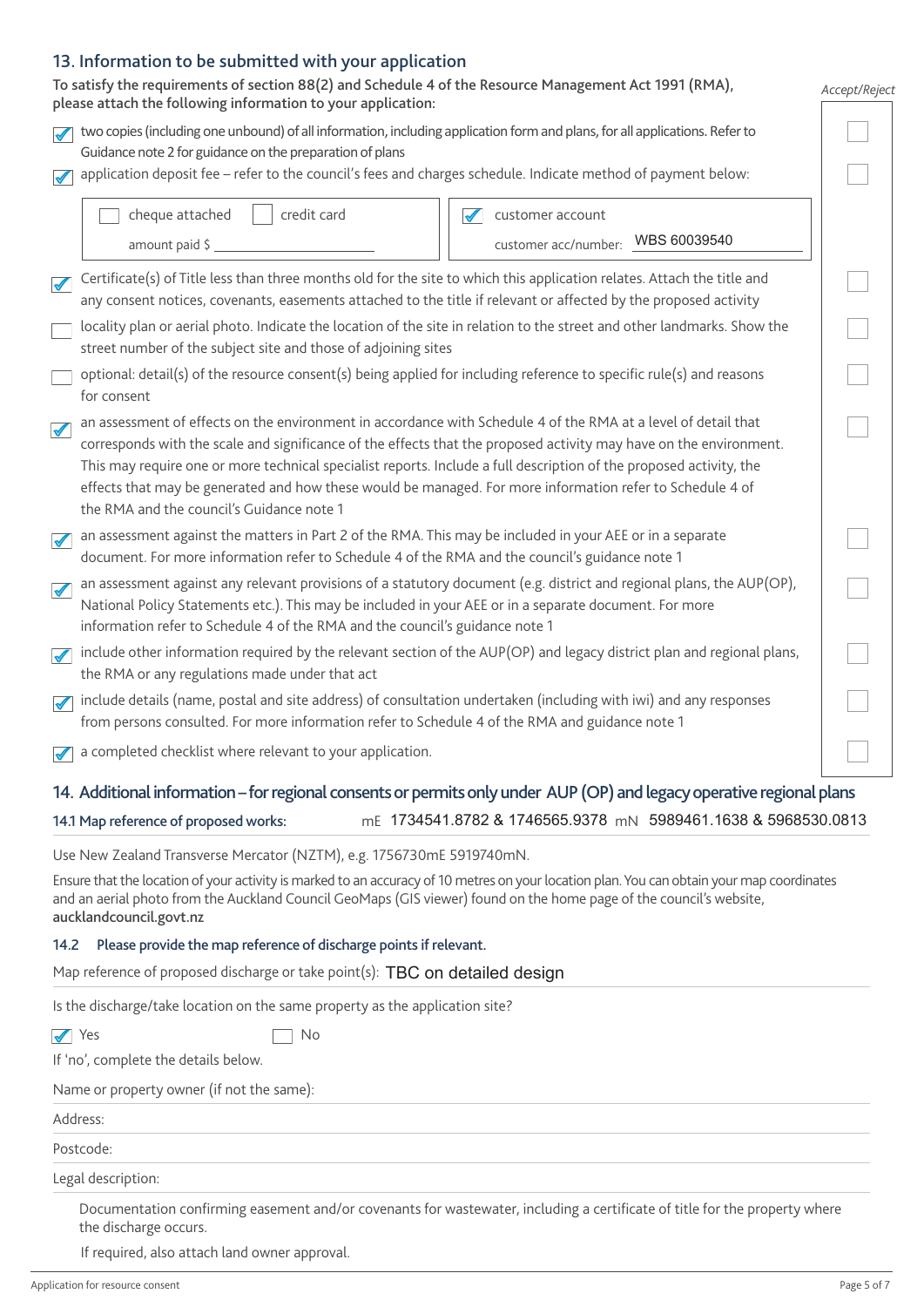#### **14.3 Give the name of any stream, river or lake (or if the stream is unnamed, state which water body it is a tributary of).**

### Stream name: Hoteo and Mahurangi

or tributary of: rivers listed

### **14.4 Please indicate the duration for which you are requesting a permit (if relevant):**

Various years

### **15. Signature of the applicant(s) or agent**

### **Please read these notes before signing the application form**

#### **Payment of fees and charges**  $\blacktriangledown$

The council may charge the applicant for all costs actually and reasonably incurred in processing this application. Subject to the applicant's rights under sections 357B and 358 of the RMA to object to any costs, the applicant undertakes to pay all and future processing costs incurred by the council. The council may issue interim invoices for applications. If any steps, including the use of debt collectors and/or lawyers, are necessary to recover unpaid processing costs, the applicant agrees to pay all collection costs. If this application is made on behalf of a trust (private or family), a society (incorporated or unincorporated) or a company, in signing this application the applicant binds the trust, society or company to pay all the above costs and guarantee to pay all the above costs in their personal capacity. Refer to the council's fees and charges schedule found at: **aucklandcouncil.govt.nz/resourceconsents**

**Note:** some regional permits include ongoing annual charges in addition to the processing fee. These are payable by the consent holder.

#### **Development and financial contributions**

When granting consent to certain activities, the council may levy a monetary contribution. Development contributions are levied under the Local Government Act 2002 in accordance with the council's Development Contribution Policy. Financial or reserve contributions are levied under the RMA under the relevant district plan. When such contributions become due, the consent holder is responsible for their payment. Unless otherwise advised, the name and contact address of the person responsible for payment of any contributions will be taken as the applicant.

### **Alternative contact and address for development and financial contributions:**

| Name:     |  |  |
|-----------|--|--|
| Address:  |  |  |
|           |  |  |
|           |  |  |
| Postcode: |  |  |

### **Site visit**

By signing this form, if you are the owner of the application site, you confirm that the council may undertake a site inspection.

## **Privacy information**

The council requires the information you have provided on this form to process your application under the RMA and to collect statistics. The council will hold and store the information, including all associated reports and attachments, on a public register. The details may also be made available to the public on the council's website. These details are collected to inform the general public and community groups about all consents which have been processed or issued through the council. If you would like to request access to, or correction of any details, please contact the council.

#### **Declaration for the applicant or authorised agent or other**

**I/we confirm that I/we have read and understood the notes above.** If a private or family trust is the applicant, at least two New Zealand-based trustees are required to provide contact details and sign this form.

### Applicant's name: Belinda Petersen on behalf of the New Zealand Transport Agency

|  | Applicant's signature |
|--|-----------------------|
|  |                       |
|  |                       |

Betersen.

Date: 20 March 2020

Applicant's name:

Applicant's signature: Date: Date: Date: Date: Date: Date: Date: Date: Date: Date: Date: Date: Date: Date: Date: Date: Date: Date: Date: Date: Date: Date: Date: Date: Date: Date: Date: Date: Date: Date: Date: Date: Date: D

Continued overleaf...